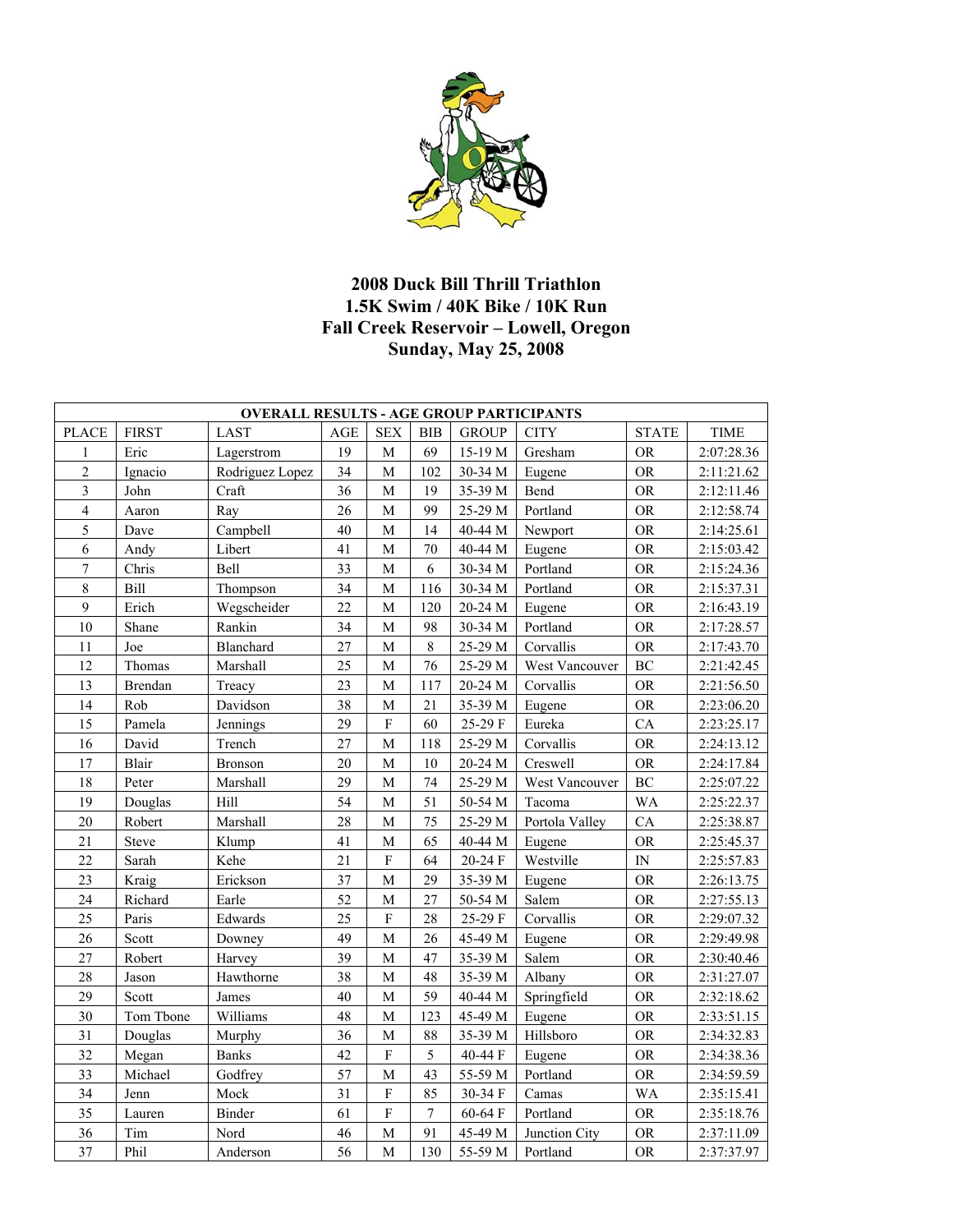| 38          | Alycia      | Hill           | 20 | F                         | 50             | 20-24 F            | Tacoma        | <b>WA</b>                | 2:38:42.06 |
|-------------|-------------|----------------|----|---------------------------|----------------|--------------------|---------------|--------------------------|------------|
| 39          | Jim         | Julian         | 40 | M                         | 63             | 40-44 M            | Albany        | <b>OR</b>                | 2:39:01.08 |
| 40          | Jason       | Giles          | 39 | M                         | 41             | 35-39 M            | Eugene        | <b>OR</b>                | 2:39:56.44 |
| 41          | Monica      | Freeman        | 36 | $\boldsymbol{F}$          | 35             | 35-39 F            | Bend          | <b>OR</b>                | 2:40:13.04 |
| 42          | Joseph      | Mendoza        | 25 | M                         | 80             | 25-29 M            | Corvallis     | <b>OR</b>                | 2:41:04.82 |
| 43          | Carol       | Morgan         | 30 | F                         | 86             | 30-34 F            | Eugene        | <b>OR</b>                | 2:42:13.72 |
| 44          | Will        | Niemann-ross   | 21 | M                         | 90             | 20-24 M            | Portland      | <b>OR</b>                | 2:42:22.40 |
| 45          | Monica      | Labarge        | 33 | $\rm F$                   | 68             | 30-34 F            | Missoula      | MT                       | 2:42:44.51 |
| 46          | Eric        | Porter         | 40 | M                         | 97             | 40-44 M            | Portland      | <b>OR</b>                | 2:42:46.33 |
| 47          | Matthew     | Sterner        | 35 | M                         | 112            | 35-39 M            | Eugene        | <b>OR</b>                | 2:43:42.47 |
| 48          | Helen       | Naughton       | 32 | $\mathbf F$               | 89             | 30-34 F            | Corvallis     | <b>OR</b>                | 2:45:27.61 |
| 49          | Andy        | Dey            | 37 | M                         | 25             | 35-39 M            | Eugene        | <b>OR</b>                | 2:45:47.45 |
| 50          | Joth        | Ricci          | 40 | $\mathbf M$               | 100            | 40-44 M            | Portland      | <b>OR</b>                | 2:46:46.48 |
| 51          | Juliana     | Nowlan         | 47 | $\mathbf F$               | 92             | 45-49 F            | Eugene        | <b>OR</b>                | 2:47:07.20 |
| 52          | Jennifer    | Miller         | 28 | $\mathbf F$               | 83             | 25-29 F            | Corvallis     | <b>OR</b>                | 2:48:57.64 |
| 53          | Robin       | Clevenger      | 42 | $\boldsymbol{F}$          | 16             | 40-44 F            | Eugene        | <b>OR</b>                | 2:49:16.70 |
| 54          | Angela      | Smith          | 36 | $\mathbf F$               | 108            | 35-39 F            | Albany        | <b>OR</b>                | 2:49:21.66 |
| 55          | Johan       | Fransiscus     | 39 | M                         | 34             | 35-39 M            | Bellevue      | WA                       | 2:49:47.91 |
| 56          | Jeff        | Parker         | 39 | $\mathbf M$               | 95             | 35-39 M            | Eugene        | <b>OR</b>                | 2:50:35.13 |
| 57          | Greg        | Hoard          | 49 | M                         | 52             | 45-49 M            | Eugene        | <b>OR</b>                | 2:50:42.00 |
| 58          | Travis      | Kubicek        | 34 | $\mathbf{M}$              | 67             | 30-34 M            | Seattle       | WA                       | 2:50:50.05 |
| 59          | Erika       | Hagfors        | 31 | $\mathbf F$               | 45             | 30-34 F            | Portland      | <b>OR</b>                | 2:50:52.54 |
| 60          | Neal        | Jacobson       | 35 | $\mathbf{M}$              | 58             | 35-39 M            | Eugene        | <b>OR</b>                | 2:53:12.53 |
| 61          | Jennifer    | Woodruff       | 38 | $\mathbf F$               | 124            | 35-39 F            | Portland      | <b>OR</b>                | 2:53:32.31 |
| 62          | Todd        | Inman          | 37 | M                         | 56             | 35-39 M            | Springfield   | <b>OR</b>                | 2:54:20.37 |
| 63          | Ron         | Spooner        | 43 | M                         | 110            | 40-44 M            | Pleasant Hill | <b>OR</b>                | 2:54:48.12 |
| 64          | Katie       | Liebenstein    | 19 | ${\bf F}$                 | $71\,$         | 15-19 F            | Bellingham    | WA                       | 2:55:41.86 |
| 65          | Cristina    | Hayter         | 27 | $\mathbf F$               | 49             | 25-29 F            | Eugene        | <b>OR</b>                | 2:56:14.01 |
| 66          | <b>Brad</b> | Jeske          | 48 | M                         | 62             | 45-49 M            | Eugene        | <b>OR</b>                | 2:57:35.01 |
| 67          | Melissa     | Welker         | 23 | F                         | 121            | 20-24 F            | Portland      | <b>OR</b>                | 2:57:59.83 |
| 68          | Ranjit      | Baboolal       | 53 | M                         | $\overline{4}$ | 50-54 M            | Thunder Bay   | ON                       | 2:58:17.19 |
| 69          | John L.     | Spence         | 67 | M                         | 109            | 65-69 M            | Bend          | <b>OR</b>                | 2:58:17.35 |
| $70\,$      | Jeff        | Hardisty       | 49 | M                         | 46             | 45-49 M            | Eugene        | <b>OR</b>                | 2:59:55.50 |
| 71          | Alton       | Rossman        | 35 | M                         | 103            | 35-39 M            | Salem         | <b>OR</b>                | 3:00:22.12 |
| $72\,$      | Toni        | Decker         | 30 | F                         | 23             | 30-34 F            | Bend          | <b>OR</b>                | 3:01:28.06 |
| 73          | Greg        | Gill           | 32 | M                         | 42             | 30-34 M            | Eugene        | <b>OR</b>                | 3:01:48.89 |
| 74          | Sheila      | Sullivan       | 47 | F                         | 114            | 45-49 F            | Albany        | <b>OR</b>                | 3:02:32.86 |
| 75          | Jaime       | Gilbert        | 24 | $\mathbf F$               | 40             | 20-24 F            | Portland      | <b>OR</b>                | 3:05:21.50 |
| 76          | Eric        | Defreest       | 45 | M                         | 24             | 45-49 M            | Eugene        | $\mathcal{O}\mathcal{R}$ | 3:08:23.20 |
| 77          | Shyam Sean  | Panchal        | 33 | M                         | 94             | 30-34 M            | Stanford      | CA                       | 3:09:03.36 |
| $78\,$      | Joe         | Crandall       | 53 | M                         | $20\,$         | 50-54 M            | Springfield   | <b>OR</b>                | 3:09:04.17 |
| 79          | Jerry       | Whitmore       | 38 | M                         | 122            | 35-39 M            | Creswell      | <b>OR</b>                | 3:10:15.20 |
| $80\,$      | Camron      | Pope           | 21 | M                         | 96             | 20-24 M            | Dexter        | <b>OR</b>                | 3:14:01.12 |
| $8\sqrt{1}$ | Leslie      | Gains-germain  | 20 | $\mathbf F$               | 37             | 20-24 F            | Bellingham    | WA                       | 3:15:16.17 |
| 82          | David       | Cossey         | 39 | M                         | 18             | 35-39 M            | North Bend    | <b>OR</b>                | 3:15:17.10 |
| 83          | Eric        | Geisler        | 41 | M                         | 38             | 40-44 M            | Sprinfiled    | <b>OR</b>                | 3:16:06.60 |
| 84          | Andrew      | Formiller      | 37 | М                         | 33             | 35-39 M            | Albany        | <b>OR</b>                | 3:16:51.57 |
| 85          | Geoff       | Davis          | 25 | M                         | 22             | 25-29 M            | Eugene        | <b>OR</b>                | 3:17:26.14 |
| 86          | Ken         | <b>Bronson</b> | 53 | M                         | 11             | 50-54 M            | Creswell      | <b>OR</b>                | 3:19:02.48 |
| $87\,$      | Murphy      | Mcfarland      | 57 | M                         | 78             | 55-59 M            | Bend          | <b>OR</b>                | 3:19:51.32 |
| $88\,$      | Christopher | Aylett         | 23 | М                         | $\mathfrak{Z}$ | 20-24 M            | Corvallis     | <b>OR</b>                | 3:20:35.25 |
| 89          | Jessica     | Markancek      | 23 | $\boldsymbol{\mathrm{F}}$ | 73             | 20-24 F            | Eugene        | <b>OR</b>                | 3:20:44.78 |
| 90          | Renee       | Irvin          | 46 | $\boldsymbol{\mathrm{F}}$ | 57             | 45-49 F            | Eugene        | <b>OR</b>                | 3:20:52.17 |
| 91          | Robert      | Shelfer        | 63 | $\mathbf M$               | 105            | $60-64~\mathrm{M}$ | Vancouver     | WA                       | 3:21:53.64 |
| 92          | Casey       | Mangnall       | 20 | $\boldsymbol{\mathrm{F}}$ | $72\,$         | 20-24 F            | Dexter        | <b>OR</b>                | 3:26:39.12 |
| 93          | Annie       | Gordon         | 25 | ${\bf F}$                 | 44             | 25-29 F            | Portland      | <b>OR</b>                | 3:27:06.23 |
| 94          | Marlene     | Hoard          | 46 | ${\bf F}$                 | 53             | 45-49 F            | Eugene        | <b>OR</b>                | 3:27:52.64 |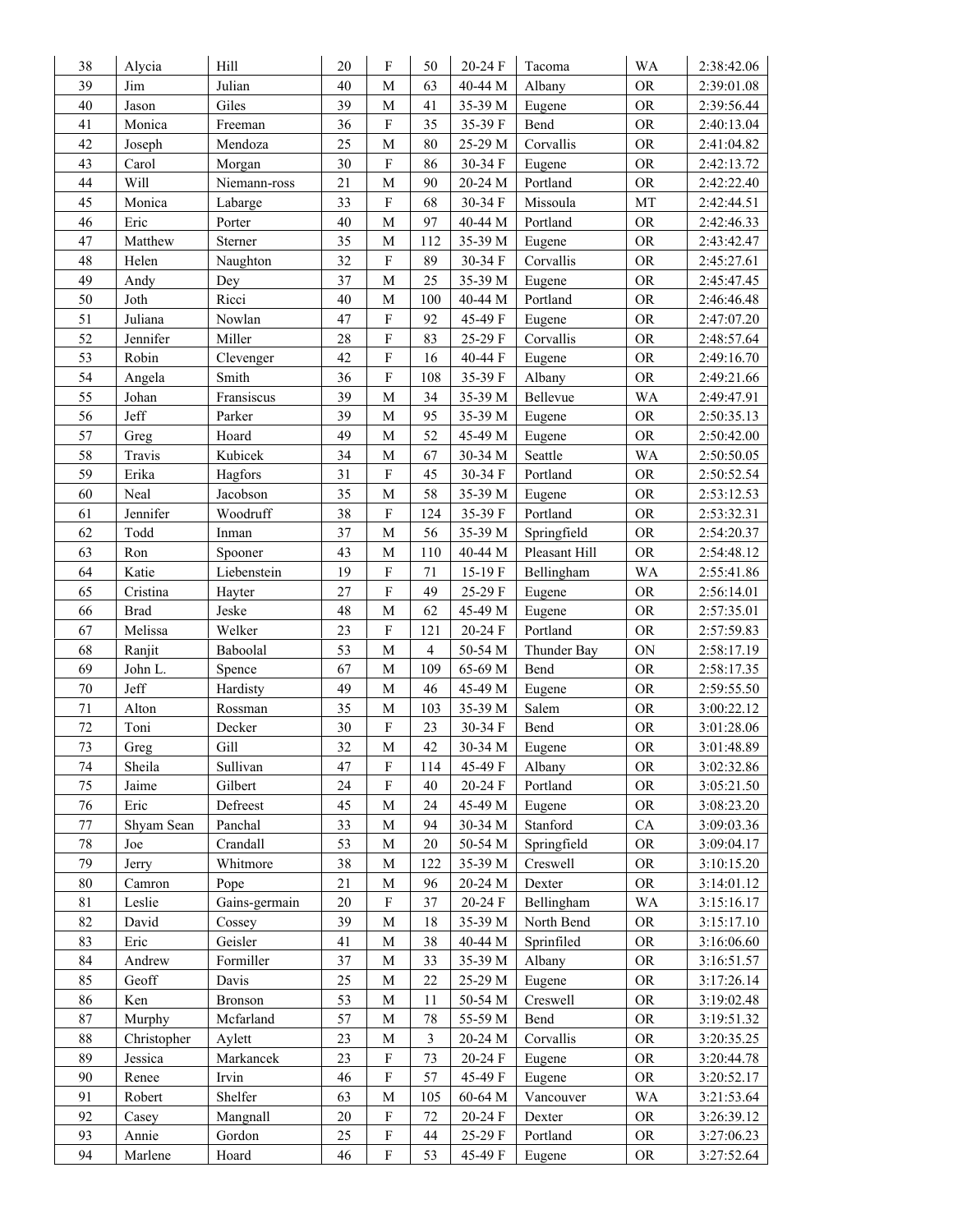| 95 | Elke-Marion | Asleson       | 56 |   | ∸  | 55-59 F   | Albany            | OR        | 3:28:23.38 |
|----|-------------|---------------|----|---|----|-----------|-------------------|-----------|------------|
| 96 | Noah        | <b>Broome</b> | 15 | М |    | 15-19 M   | <b>Fall Creek</b> | OR        | 3:28:51.33 |
| 07 | Christine   | Jerko         | 41 |   | 61 | 40-44 $F$ | Portland          | OR        | 3:35:50.45 |
| 98 | Deb         | Finch         | 50 |   |    | $50-54$ F | Eugene            | <b>OR</b> | 3:42:06.06 |
| 99 | Michelle    | Tuma          | 28 |   | 19 | $25-29$ F | Eugene            | OR        | 3:47:10.02 |

|              | <b>OVERALL RESULTS - CLYDESDALE / ATHENA</b>                                          |               |                             |            |            |              |             |              |             |  |  |  |  |
|--------------|---------------------------------------------------------------------------------------|---------------|-----------------------------|------------|------------|--------------|-------------|--------------|-------------|--|--|--|--|
| <b>PLACE</b> | <b>FIRST</b>                                                                          | LAST          | AGE                         | <b>SEX</b> | <b>BIB</b> | <b>GROUP</b> | <b>CITY</b> | <b>STATE</b> | <b>TIME</b> |  |  |  |  |
|              | <b>Brian</b>                                                                          | Mladenich     | Clydesdale<br>45<br>84<br>M |            | Eugene     | <b>OR</b>    | 3:04:21.34  |              |             |  |  |  |  |
|              | Billy                                                                                 | <b>Krupps</b> | 31                          | M          | 66         | Clydesdale   | Corvallis   | <b>OR</b>    | 3:07:09.69  |  |  |  |  |
|              | Hugo                                                                                  | Ortiz         | 32                          | М          | 93         | Clydesdale   | Vancouver   | WA           | 3:22:46.34  |  |  |  |  |
| 4            | Josh                                                                                  | Richmond      | 32                          | М          | 101        | Clydesdale   | Eugene      | <b>OR</b>    | 3:31:01.09  |  |  |  |  |
|              | Christa                                                                               | Squicciarini  | 35                          | Е          | 111        | Athena       | Hillsboro   | <b>OR</b>    | 3:34:50.20  |  |  |  |  |
|              | 3:49:31.03<br>Matthew<br>Millar<br>82<br>Clydesdale<br><b>OR</b><br>31<br>M<br>Eugene |               |                             |            |            |              |             |              |             |  |  |  |  |

| <b>OVERALL RESULTS - RELAY TEAMS</b> |                              |                 |     |             |                       |  |  |  |  |  |  |  |
|--------------------------------------|------------------------------|-----------------|-----|-------------|-----------------------|--|--|--|--|--|--|--|
| <b>PLACE</b>                         | <b>TEAM MEMBERS</b>          | <b>CATEGORY</b> | BIB | <b>TIME</b> | <b>TEAM</b>           |  |  |  |  |  |  |  |
|                                      | Christensen, Demoe, Matthews | Men             | 134 | 2:10:23.85  | Team Collins          |  |  |  |  |  |  |  |
| 2                                    | Bigam, Peterson, Ranno       | High            | 127 | 2:22:41.47  | Aqua Team             |  |  |  |  |  |  |  |
| 3                                    | Gill, Zwehl-Burke            | Coed            | 128 | 2:40:10.78  | Gzb                   |  |  |  |  |  |  |  |
| 4                                    | Bushman, Davis, Spooner      | High            | 132 | 2:45:46.15  | Steve's Left Hand Men |  |  |  |  |  |  |  |
|                                      | Lawless, Meinzen, Swanson    | Men             | 131 | 2:51:58.12  | Slow Learners         |  |  |  |  |  |  |  |
| 6                                    | Audick, Bertram, Dudzic      | Coed            | 135 | 2:56:08.16  | Team Nomad            |  |  |  |  |  |  |  |
|                                      | Briggs, Harris, Ibrahim      | Women           | 126 | 2:57:45.98  | 50's Follies          |  |  |  |  |  |  |  |
| 8                                    | Kokesh, Swank                | Women           | 133 | 3:05:34.62  | Swank                 |  |  |  |  |  |  |  |
|                                      | Gerdes, Snyder, Snyder       | Coed            | 129 | 3:15:08.01  | Hodgepodge            |  |  |  |  |  |  |  |

| <b>AGE GROUP RESULTS</b> |                |               |     |                         |            |              |             |              |             |  |  |  |
|--------------------------|----------------|---------------|-----|-------------------------|------------|--------------|-------------|--------------|-------------|--|--|--|
| <b>PLACE</b>             | <b>FIRST</b>   | <b>LAST</b>   | AGE | <b>SEX</b>              | <b>BIB</b> | <b>GROUP</b> | <b>CITY</b> | <b>STATE</b> | <b>TIME</b> |  |  |  |
| $\mathbf{1}$             | Katie          | Liebenstein   | 19  | $\overline{F}$          | 71         | 15-19F       | Bellingham  | WA           | 2:55:41.86  |  |  |  |
|                          |                |               |     |                         |            |              |             |              |             |  |  |  |
| $\mathbf{1}$             | Eric           | Lagerstrom    | 19  | M                       | 69         | 15-19 M      | Gresham     | <b>OR</b>    | 2:07:28.36  |  |  |  |
| $\mathbf{2}$             | Noah           | <b>Broome</b> | 15  | M                       | 13         | 15-19 M      | Fall Creek  | <b>OR</b>    | 3:28:51.33  |  |  |  |
|                          |                |               |     |                         |            |              |             |              |             |  |  |  |
| 1                        | Sarah          | Kehe          | 21  | F                       | 64         | 20-24 F      | Westville   | IN           | 2:25:57.83  |  |  |  |
| $\overline{c}$           | Alvcia         | Hill          | 20  | F                       | 50         | 20-24 F      | Tacoma      | <b>WA</b>    | 2:38:42.06  |  |  |  |
| $\overline{3}$           | Melissa        | Welker        | 23  | $\mathbf F$             | 121        | 20-24 F      | Portland    | <b>OR</b>    | 2:57:59.83  |  |  |  |
| $\overline{\mathcal{L}}$ | Jaime          | Gilbert       | 24  | F                       | 40         | 20-24 F      | Portland    | <b>OR</b>    | 3:05:21.50  |  |  |  |
| 5                        | Leslie         | Gains-germain | 20  | $\overline{F}$          | 37         | 20-24 F      | Bellingham  | <b>WA</b>    | 3:15:16.17  |  |  |  |
| 6                        | Jessica        | Markancek     | 23  | F                       | 73         | $20-24$ F    | Eugene      | <b>OR</b>    | 3:20:44.78  |  |  |  |
| 7                        | Casey          | Mangnall      | 20  | F                       | 72         | 20-24 F      | Dexter      | <b>OR</b>    | 3:26:39.12  |  |  |  |
|                          |                |               |     |                         |            |              |             |              |             |  |  |  |
| $\mathbf{1}$             | Erich          | Wegscheider   | 22  | M                       | 120        | 20-24 M      | Eugene      | <b>OR</b>    | 2:16:43.19  |  |  |  |
| $\overline{c}$           | <b>Brendan</b> | Treacy        | 23  | M                       | 117        | 20-24 M      | Corvallis   | <b>OR</b>    | 2:21:56.50  |  |  |  |
| 3                        | Blair          | Bronson       | 20  | M                       | 10         | 20-24 M      | Creswell    | <b>OR</b>    | 2:24:17.84  |  |  |  |
| $\overline{4}$           | Will           | Niemann-ross  | 21  | M                       | 90         | 20-24 M      | Portland    | <b>OR</b>    | 2:42:22.40  |  |  |  |
| 5                        | Camron         | Pope          | 21  | M                       | 96         | 20-24 M      | Dexter      | <b>OR</b>    | 3:14:01.12  |  |  |  |
| 6                        | Christopher    | Aylett        | 23  | M                       | 3          | 20-24 M      | Corvallis   | <b>OR</b>    | 3:20:35.25  |  |  |  |
|                          |                |               |     |                         |            |              |             |              |             |  |  |  |
| 1                        | Pamela         | Jennings      | 29  | F                       | 60         | 25-29 F      | Eureka      | CA           | 2:23:25.17  |  |  |  |
| $\overline{2}$           | Paris          | Edwards       | 25  | $\mathbf F$             | 28         | 25-29 F      | Corvallis   | <b>OR</b>    | 2:29:07.32  |  |  |  |
| 3                        | Jennifer       | Miller        | 28  | $\overline{F}$          | 83         | 25-29 F      | Corvallis   | <b>OR</b>    | 2:48:57.64  |  |  |  |
| $\overline{4}$           | Cristina       | Hayter        | 27  | $\overline{F}$          | 49         | 25-29 F      | Eugene      | <b>OR</b>    | 2:56:14.01  |  |  |  |
| 5                        | Annie          | Gordon        | 25  | F                       | 44         | 25-29 F      | Portland    | <b>OR</b>    | 3:27:06.23  |  |  |  |
| 6                        | Michelle       | Tuma          | 28  | $\overline{\mathrm{F}}$ | 119        | 25-29 F      | Eugene      | <b>OR</b>    | 3:47:10.02  |  |  |  |
|                          |                |               |     |                         |            |              |             |              |             |  |  |  |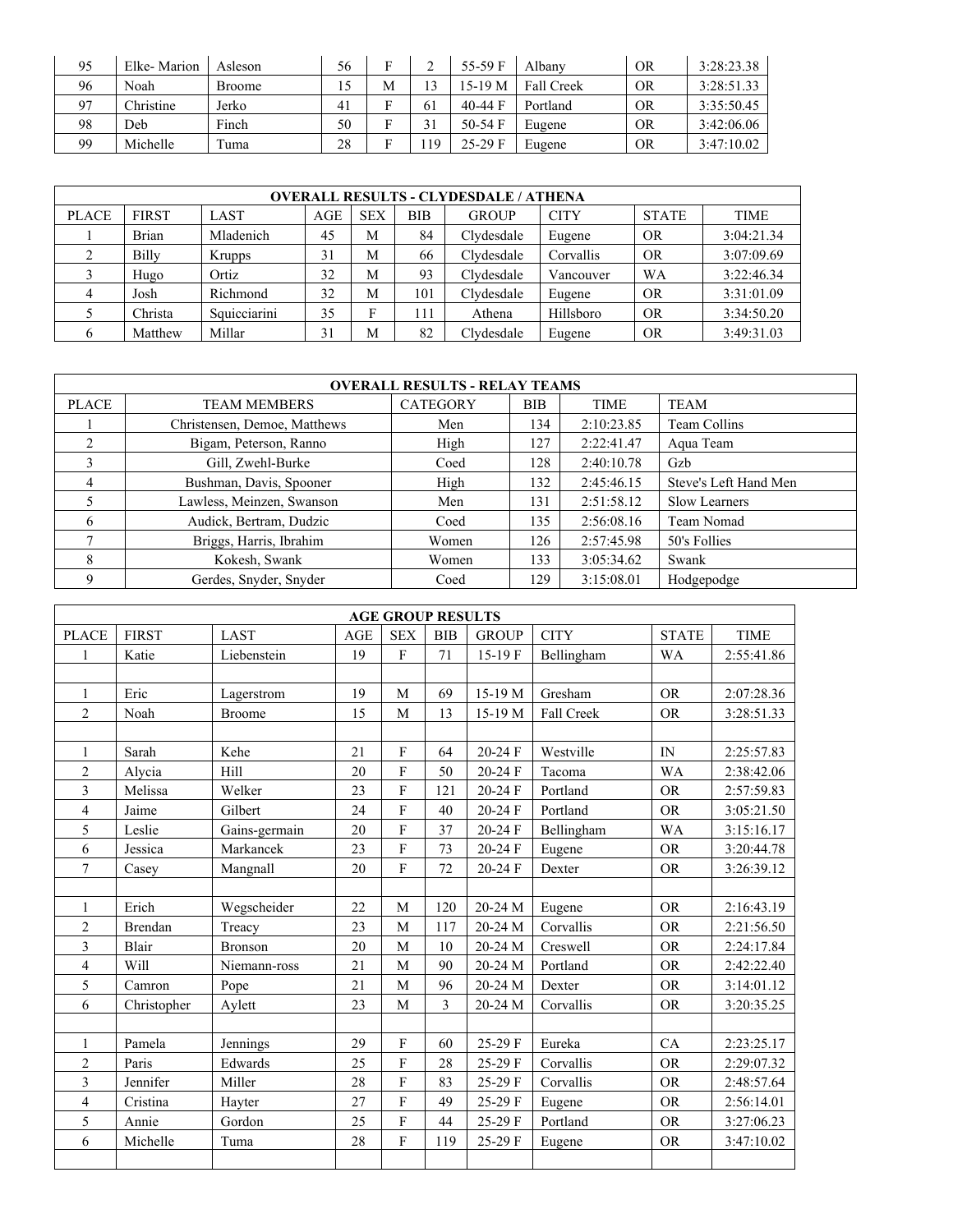| 1                                | Aaron          | Ray                | 26           | M                           | 99        | 25-29 M            | Portland           | ${\rm OR}$               | 2:12:58.74               |
|----------------------------------|----------------|--------------------|--------------|-----------------------------|-----------|--------------------|--------------------|--------------------------|--------------------------|
| $\sqrt{2}$                       | Joe            | Blanchard          | 27           | M                           | 8         | 25-29 M            | Corvallis          | ${\rm OR}$               | 2:17:43.70               |
| $\mathfrak{Z}$                   | Thomas         | Marshall           | 25           | M                           | 76        | 25-29 M            | West Vancouver     | $\rm BC$                 | 2:21:42.45               |
| $\sqrt{4}$                       | David          | Trench             | 27           | $\mathbf{M}$                | 118       | 25-29 M            | Corvallis          | $\mathcal{O}\mathcal{R}$ | 2:24:13.12               |
| 5                                | Peter          | Marshall           | 29           | M                           | 74        | 25-29 M            | West Vancouver     | $\rm BC$                 | 2:25:07.22               |
| 6                                | Robert         | Marshall           | 28           | M                           | 75        | 25-29 M            | Portola Valley     | CA                       | 2:25:38.87               |
| $\boldsymbol{7}$                 | Joseph         | Mendoza            | 25           | $\mathbf{M}$                | $80\,$    | 25-29 M            | Corvallis          | ${\rm OR}$               | 2:41:04.82               |
| $\,$ 8 $\,$                      | Geoff          | Davis              | 25           | M                           | $22\,$    | 25-29 M            | Eugene             | <b>OR</b>                | 3:17:26.14               |
|                                  |                |                    |              |                             |           |                    |                    |                          |                          |
| $\mathbf{1}$                     | Jenn           | Mock               | 31           | $\mathbf F$                 | 85        | 30-34 F            | Camas              | <b>WA</b>                | 2:35:15.41               |
| $\sqrt{2}$                       | Carol          | Morgan             | 30           | $\overline{F}$              | 86        | 30-34 F            | Eugene             | ${\rm OR}$               | 2:42:13.72               |
| $\mathfrak{Z}$                   | Monica         | Labarge            | 33           | $\overline{\mathrm{F}}$     | 68        | 30-34 F            | Missoula           | $\rm{MT}$                | 2:42:44.51               |
| $\sqrt{4}$                       | Helen          | Naughton           | 32           | $\overline{F}$              | 89        | 30-34 F            | Corvallis          | ${\rm OR}$               | 2:45:27.61               |
| $\sqrt{5}$                       | Erika          | Hagfors            | 31           | $\overline{F}$              | 45        | 30-34 F            | Portland           | ${\rm OR}$               | 2:50:52.54               |
| 6                                | Toni           | Decker             | 30           | $\rm F$                     | 23        | 30-34 F            | Bend               | <b>OR</b>                | 3:01:28.06               |
|                                  |                |                    |              |                             |           |                    |                    |                          |                          |
| 1                                | Ignacio        | Rodriguez Lopez    | 34           | M                           | 102       | 30-34 M            | Eugene             | <b>OR</b>                | 2:11:21.62               |
| $\overline{c}$                   | Chris          | Bell               | 33           | M                           | 6         | 30-34 M            | Portland           | <b>OR</b>                | 2:15:24.36               |
| 3                                | Bill           | Thompson           | 34           | $\mathbf{M}$                | 116       | 30-34 M            | Portland           | ${\rm OR}$               | 2:15:37.31               |
| $\overline{\mathbf{4}}$          | Shane          | Rankin             | 34           | M                           | 98        | 30-34 M            | Portland           | ${\rm OR}$               | 2:17:28.57               |
| 5                                | Travis         | Kubicek            | 34           | M                           | 67        | 30-34 M            | Seattle            | WA                       | 2:50:50.05               |
| 6                                | Greg           | Gill               | 32           | M                           | 42        | 30-34 M            | Eugene             | ${\rm OR}$               | 3:01:48.89               |
| $\boldsymbol{7}$                 | Shyam Sean     | Panchal            | 33           | M                           | 94        | 30-34 M            | Stanford           | CA                       | 3:09:03.36               |
|                                  |                |                    |              |                             |           |                    |                    |                          |                          |
| $\mathbf{1}$                     | Monica         | Freeman            | 36           | $\mathbf F$                 | 35        | 35-39 F            | Bend               | <b>OR</b>                | 2:40:13.04               |
| $\sqrt{2}$                       | Angela         | Smith              | 36           | $\mathbf F$                 | 108       | 35-39 F            | Albany             | ${\rm OR}$               | 2:49:21.66               |
| 3                                | Jennifer       | Woodruff           | 38           | $\boldsymbol{\mathrm{F}}$   | 124       | 35-39 F            | Portland           | <b>OR</b>                | 2:53:32.31               |
|                                  |                |                    |              |                             |           |                    |                    |                          |                          |
| 1                                | John           | Craft              | 36           | M                           | 19        | 35-39 M            | Bend               | ${\rm OR}$               | 2:12:11.46               |
| $\overline{2}$                   | Rob            | Davidson           | 38           | M                           | 21        | 35-39 M            | Eugene             | <b>OR</b>                | 2:23:06.20               |
| 3                                | Kraig          | Erickson           | 37           | $\mathbf{M}$                | 29        | 35-39 M            | Eugene             | ${\rm OR}$               | 2:26:13.75               |
| $\overline{4}$                   | Robert         | Harvey             | 39           | M                           | 47        | 35-39 M            | Salem              | ${\rm OR}$               | 2:30:40.46               |
| $\sqrt{5}$                       | Jason          | Hawthorne          | 38           | M                           | $48\,$    | 35-39 M            | Albany             | ${\rm OR}$               | 2:31:27.07               |
| 6                                | Douglas        | Murphy             | 36           | $\mathbf{M}$                | $88\,$    | 35-39 M            | Hillsboro          | ${\rm OR}$               | 2:34:32.83               |
| $\overline{7}$                   | Jason          | Giles              | 39           | M                           | 41        | 35-39 M            | Eugene             | $\mathcal{O}\mathcal{R}$ | 2:39:56.44               |
| $\,8\,$                          | Matthew        | Sterner            | 35           | M                           | 112       | 35-39 M            | Eugene             | <b>OR</b>                | 2:43:42.47               |
| 9                                | Andy           | Dey                | 37           | М                           | 25        | 35-39 M            | Eugene             | ${\rm OR}$               | 2:45:47.45               |
| 10                               | Johan          | Fransiscus         | 39           | M                           | 34        | 35-39 M            | Bellevue           | WA                       | 2:49:47.91               |
| 11                               | Jeff           | Parker             | 39           | M                           | 95        | 35-39 M            | Eugene             | <b>OR</b>                | 2:50:35.13               |
| 12                               |                |                    |              |                             |           |                    | Eugene             |                          | 2:53:12.53               |
| 13                               | Neal<br>Todd   | Jacobson           | 35<br>37     | M<br>$\mathbf M$            | 58        | 35-39 M<br>35-39 M | Springfield        | <b>OR</b><br><b>OR</b>   | 2:54:20.37               |
| 14                               | Alton          | Inman<br>Rossman   | 35           | M                           | 56<br>103 | 35-39 M            | Salem              | <b>OR</b>                | 3:00:22.12               |
| 15                               |                | Whitmore           | $38\,$       | $\mathbf M$                 | 122       | 35-39 M            | Creswell           | ${\rm OR}$               | 3:10:15.20               |
| 16                               | Jerry<br>David | Cossey             | 39           | M                           | 18        | 35-39 M            | North Bend         | ${\rm OR}$               | 3:15:17.10               |
| 17                               |                | Formiller          | 37           | M                           |           |                    |                    |                          |                          |
|                                  | Andrew         |                    |              |                             | 33        | 35-39 M            | Albany             | <b>OR</b>                | 3:16:51.57               |
| $\mathbf{1}$                     |                | <b>Banks</b>       | 42           | ${\bf F}$                   | 5         | 40-44 F            | Eugene             | ${\rm OR}$               |                          |
|                                  | Megan<br>Robin |                    | 42           | $\mathbf F$                 |           |                    |                    | ${\rm OR}$               | 2:34:38.36               |
| $\overline{c}$<br>$\overline{3}$ | Christine      | Clevenger<br>Jerko | 41           | $\overline{\mathrm{F}}$     | 16<br>61  | 40-44 F<br>40-44 F | Eugene<br>Portland | ${\rm OR}$               | 2:49:16.70<br>3:35:50.45 |
|                                  |                |                    |              |                             |           |                    |                    |                          |                          |
|                                  |                |                    | 40           | M                           |           |                    |                    |                          |                          |
| $\mathbf{1}$<br>$\sqrt{2}$       | Dave           | Campbell           |              |                             | 14        | 40-44 M            | Newport            | <b>OR</b>                | 2:14:25.61               |
| $\mathfrak{Z}$                   | Andy           | Libert             | 41           | M                           | 70        | 40-44 M            | Eugene             | <b>OR</b>                | 2:15:03.42               |
|                                  | Steve          | Klump              | 41           | $\mathbf M$                 | 65        | 40-44 M            | Eugene             | <b>OR</b>                | 2:25:45.37               |
| $\overline{4}$<br>$\sqrt{5}$     | Scott          | James              | $40\,$<br>40 | $\mathbf{M}$<br>$\mathbf M$ | 59<br>63  | 40-44 M<br>40-44 M | Springfield        | <b>OR</b>                | 2:32:18.62               |
|                                  | Jim            | Julian             |              |                             |           | 40-44 M            | Albany<br>Portland | ${\rm OR}$               | 2:39:01.08               |
| 6                                | Eric           | Porter             | $40\,$       | $\mathbf M$                 | 97        |                    |                    | ${\rm OR}$               | 2:42:46.33               |
| 7                                | Joth           | Ricci              | 40           | M                           | 100       | 40-44 M            | Portland           | <b>OR</b>                | 2:46:46.48               |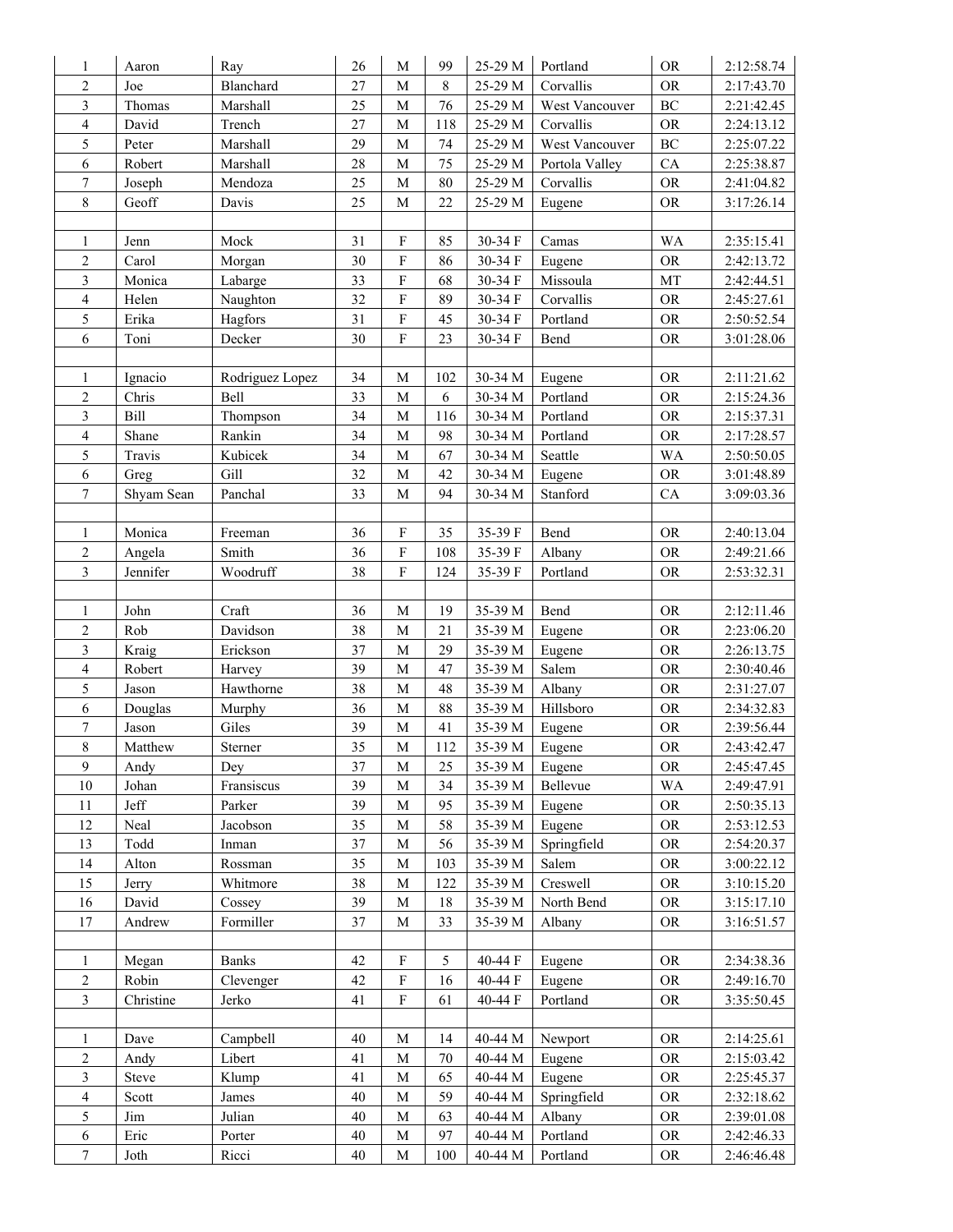| 8                        | Ron         | Spooner   | 43 | $\mathbf M$    | 110            | 40-44 M | Pleasant Hill | <b>OR</b>   | 2:54:48.12 |
|--------------------------|-------------|-----------|----|----------------|----------------|---------|---------------|-------------|------------|
| 9                        | Eric        | Geisler   | 41 | $\mathbf M$    | 38             | 40-44 M | Sprinfiled    | ${\rm OR}$  | 3:16:06.60 |
|                          |             |           |    |                |                |         |               |             |            |
| $\mathbf{1}$             | Juliana     | Nowlan    | 47 | ${\bf F}$      | 92             | 45-49 F | Eugene        | <b>OR</b>   | 2:47:07.20 |
| $\overline{c}$           | Sheila      | Sullivan  | 47 | F              | 114            | 45-49 F | Albany        | <b>OR</b>   | 3:02:32.86 |
| $\overline{\mathbf{3}}$  | Renee       | Irvin     | 46 | $\overline{F}$ | 57             | 45-49 F | Eugene        | <b>OR</b>   | 3:20:52.17 |
| 4                        | Marlene     | Hoard     | 46 | ${\bf F}$      | 53             | 45-49 F | Eugene        | <b>OR</b>   | 3:27:52.64 |
|                          |             |           |    |                |                |         |               |             |            |
| $\mathbf{1}$             | Scott       | Downey    | 49 | M              | 26             | 45-49 M | Eugene        | <b>OR</b>   | 2:29:49.98 |
| $\overline{c}$           | Tom Tbone   | Williams  | 48 | $\mathbf{M}$   | 123            | 45-49 M | Eugene        | <b>OR</b>   | 2:33:51.15 |
| $\mathfrak{Z}$           | Tim         | Nord      | 46 | M              | 91             | 45-49 M | Junction City | <b>OR</b>   | 2:37:11.09 |
| $\overline{\mathcal{L}}$ | Greg        | Hoard     | 49 | M              | 52             | 45-49 M | Eugene        | <b>OR</b>   | 2:50:42.00 |
| 5                        | <b>Brad</b> | Jeske     | 48 | $\mathbf M$    | 62             | 45-49 M | Eugene        | ${\rm OR}$  | 2:57:35.01 |
| 6                        | Jeff        | Hardisty  | 49 | $\mathbf M$    | 46             | 45-49 M | Eugene        | <b>OR</b>   | 2:59:55.50 |
| 7                        | Eric        | Defreest  | 45 | $\mathbf M$    | 24             | 45-49 M | Eugene        | <b>OR</b>   | 3:08:23.20 |
|                          |             |           |    |                |                |         |               |             |            |
| $\mathbf{1}$             | Deb         | Finch     | 50 | ${\bf F}$      | 31             | 50-54 F | Eugene        | ${\rm OR}$  | 3:42:06.06 |
|                          |             |           |    |                |                |         |               |             |            |
| $\mathbf{1}$             | Douglas     | Hill      | 54 | M              | 51             | 50-54 M | Tacoma        | WA          | 2:25:22.37 |
| $\mathbf{2}$             | Richard     | Earle     | 52 | M              | 27             | 50-54 M | Salem         | <b>OR</b>   | 2:27:55.13 |
| 3                        | Ranjit      | Baboolal  | 53 | $\mathbf M$    | $\overline{4}$ | 50-54 M | Thunder Bay   | $\mbox{ON}$ | 2:58:17.19 |
| $\overline{\mathbf{4}}$  | Joe         | Crandall  | 53 | M              | 20             | 50-54 M | Springfield   | <b>OR</b>   | 3:09:04.17 |
| 5                        | Ken         | Bronson   | 53 | M              | 11             | 50-54 M | Creswell      | <b>OR</b>   | 3:19:02.48 |
|                          |             |           |    |                |                |         |               |             |            |
| 1                        | Elke-Marion | Asleson   | 56 | F              | $\overline{c}$ | 55-59 F | Albany        | <b>OR</b>   | 3:28:23.38 |
|                          |             |           |    |                |                |         |               |             |            |
| $\mathbf{1}$             | Michael     | Godfrey   | 57 | $\mathbf M$    | 43             | 55-59 M | Portland      | ${\rm OR}$  | 2:34:59.59 |
| $\overline{c}$           | Phil        | Anderson  | 56 | $\mathbf M$    | 130            | 55-59 M | Portland      | <b>OR</b>   | 2:37:37.97 |
| 3                        | Murphy      | Mcfarland | 57 | M              | 78             | 55-59 M | Bend          | <b>OR</b>   | 3:19:51.32 |
|                          |             |           |    |                |                |         |               |             |            |
| $\mathbf{1}$             | Lauren      | Binder    | 61 | ${\bf F}$      | $\tau$         | 60-64 F | Portland      | <b>OR</b>   | 2:35:18.76 |
|                          |             |           |    |                |                |         |               |             |            |
| 1                        | Robert      | Shelfer   | 63 | $\mathbf M$    | 105            | 60-64 M | Vancouver     | WA          | 3:21:53.64 |
| $\overline{c}$           | John L.     | Spence    | 67 | $\mathbf M$    | 109            | 65-69 M | Bend          | <b>OR</b>   | 2:58:17.35 |

|              |                 |            |     |                 |            |                  |                  | <b>SWIM / BIKE / RUN SPLITS</b> |                  |                  |         |                     |                 |                 |
|--------------|-----------------|------------|-----|-----------------|------------|------------------|------------------|---------------------------------|------------------|------------------|---------|---------------------|-----------------|-----------------|
|              |                 |            |     |                 |            | 1500M            | <b>SWIM PACE</b> |                                 | 40K              | <b>BIKE PACE</b> |         |                     | 10K             | <b>RUN PACE</b> |
| <b>FIRST</b> | LAST            | <b>SEX</b> | AGE | <b>DIVISION</b> | <b>BIB</b> | <b>SWIM TIME</b> | (PER 100M)       | TRANS#1                         | <b>BIKE TIME</b> | (MPH)            | TRANS#2 | <b>FINISH TOTAL</b> | <b>RUN TIME</b> | (MIN/MI)        |
| Eric         | Lagerstrom      | M          | 19  | 15-19 M         | 69         | 0:21:53          | 0:01:28          | 0:00:31                         | 1:05:55          | 22.57            | 0:00:27 | 2:07:28             | 0:38:42         | 0:06:15         |
|              | Team Collins    |            |     | <b>OPEN</b>     | 134        | 0:28:19          | 0:01:53          | 0:00:38                         | 1:01:42          | 24.12            | 0:00:22 | 2:10:23             | 0:39:22         | 0:06:21         |
| Ignacio      | Rodriguez Lopez | M          | 34  | 30-34 M         | 102        | 0:25:06          | 0:01:40          | 0:01:00                         | 1:03:46          | 23.34            | 0:00:41 | 2:11:21             | 0:40:48         | 0:06:35         |
| John         | Craft           | M          | 36  | 35-39 M         | 19         | 0:27:31          | 0:01:50          | 0:01:09                         | 1:04:13          | 23.17            | 0:00:40 | 2:12:11             | 0:38:38         | 0:06:14         |
| Aaron        | Ray             | M          | 26  | 25-29 M         | 99         | 0:26:50          | 0:01:47          | 0:01:08                         | 1:04:18          | 23.14            | 0:00:34 | 2:12:58             | 0:40:08         | 0:06:28         |
| Dave         | Campbell        | M          | 40  | 40-44 M         | 14         | 0:26:37          | 0:01:46          | 0:01:13                         | 1:02:53          | 23.66            | 0:00:45 | 2:14:25             | 0:42:57         | 0:06:56         |
| Andy         | Libert          | M          | 41  | 40-44 M         | 70         | 0:29:25          | 0:01:58          | 0:01:01                         | 1:04:14          | 23.17            | 0:00:32 | 2:15:03             | 0:39:51         | 0:06:26         |
| Chris        | Bell            | M          | 33  | 30-34 M         | 6          | 0:27:59          | 0:01:52          | 0:01:04                         | 1:05:31          | 22.71            | 0:00:45 | 2:15:24             | 0:40:05         | 0:06:28         |
| Bill         | Thompson        | M          | 34  | 30-34 M         | 116        | 0:30:41          | 0:02:03          | 0:00:58                         | 1:00:22          | 24.65            | 0:00:48 | 2:15:37             | 0:42:48         | 0:06:54         |
| Erich        | Wegscheider     | M          | 22  | 20-24 M         | 120        | 0:28:50          | 0:01:55          | 0:01:05                         | 1:04:58          | 22.90            | 0:00:48 | 2:16:43             | 0:41:02         | 0:06:37         |
| Shane        | Rankin          | M          | 34  | 30-34 M         | 98         | 0:27:24          | 0:01:50          | 0:01:51                         | 1:04:00          | 23.25            | 0:00:46 | 2:17:28             | 0:43:27         | 0:07:00         |
| Joe          | Blanchard       | M          | 27  | 25-29 M         | 8          | 0:26:46          | 0:01:47          | 0:00:53                         | 1:06:41          | 22.31            | 0:00:36 | 2:17:43             | 0:42:47         | 0:06:54         |
| Thomas       | Marshall        | M          | 25  | 25-29 M         | 76         | 0:27:20          | 0:01:49          | 0:01:15                         | 1:05:12          | 22.82            | 0:01:06 | 2:21:42             | 0:46:49         | 0:07:33         |
| Brendan      | Treacy          | M          | 23  | 20-24 M         | 117        | 0:32:37          | 0:02:10          | 0:01:04                         | 1:04:29          | 23.08            | 0:02:08 | 2:21:56             | 0:41:38         | 0:06:43         |
|              | Aqua Team       |            |     | HIGH            | 127        | 0:27:34          | 0:01:50          | 0:00:35                         | 1:10:10          | 21.21            | 0:00:20 | 2:22:41             | 0:44:02         | 0:07:06         |
| Rob          | Davidson        | M          | 38  | 35-39 M         | 21         | 0:28:02          | 0:01:52          | 0:00:51                         | 1:08:35          | 21.70            | 0:01:17 | 2:23:06             | 0:44:21         | 0:07:09         |
| Pamela       | Jennings        | F          | 29  | 25-29 F         | 60         | 0:29:49          | 0:01:59          | 0:01:06                         | 1:08:19          | 21.78            | 0:00:37 | 2:23:25             | 0:43:34         | 0:07:02         |
| David        | Trench          | M          | 27  | 25-29 M         | 118        | 0:29:13          | 0:01:57          | 0:02:38                         | 1:07:39          | 22.00            | 0:01:03 | 2:24:13             | 0:43:40         | 0:07:03         |
| Blair        | Bronson         | M          | 20  | 20-24 M         | 10         | 0:30:47          | 0:02:03          | 0:01:23                         | 1:07:00          | 22.21            | 0:01:30 | 2:24:17             | 0:43:37         | 0:07:02         |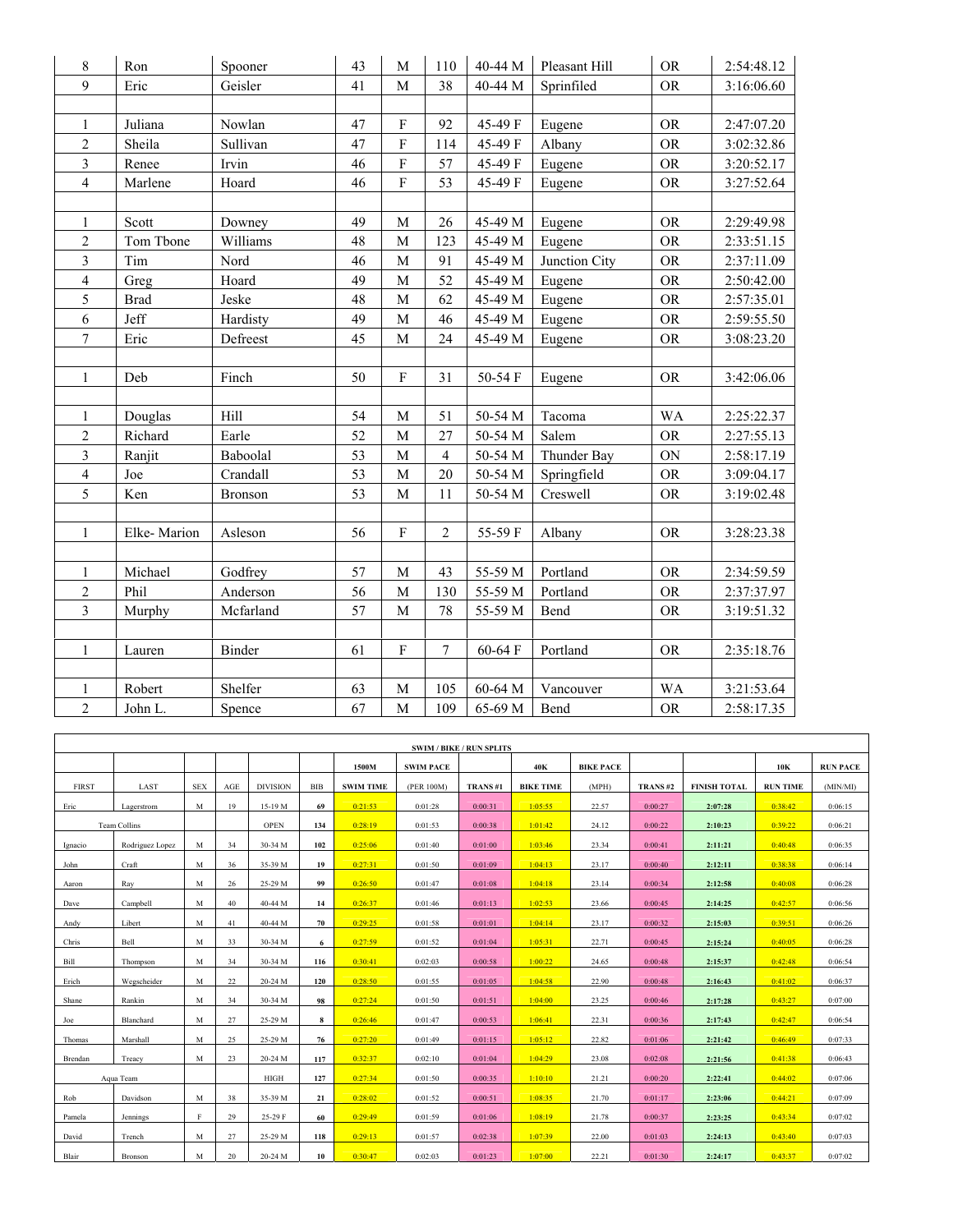| Peter     | Marshall                | M           | 29 | 25-29 M | 74             | 0:24:42 | 0:01:39 | 0:00:55 | 1:04:19 | 23.14 | 0:01:08 | 2:25:07 | 0:54:03 | 0:08:43 |
|-----------|-------------------------|-------------|----|---------|----------------|---------|---------|---------|---------|-------|---------|---------|---------|---------|
| Douglas   | Hill                    | M           | 54 | 50-54 M | 51             | 0:29:52 | 0:01:59 | 0:02:20 | 1:09:20 | 21.46 | 0:01:08 | 2:25:22 | 0:42:42 | 0:06:53 |
| Robert    | Marshall                | M           | 28 | 25-29 M | 75             | 0:28:46 | 0:01:55 | 0:00:48 | 1:06:47 | 22.28 | 0:00:50 | 2:25:38 | 0:48:27 | 0:07:49 |
| Steve     | Klump                   | M           | 41 | 40-44 M | 65             | 0:30:30 | 0:02:02 | 0:01:22 | 1:06:35 | 22.35 | 0:01:01 | 2:25:45 | 0:46:17 | 0:07:28 |
|           |                         | F           |    |         |                | 0:23:54 |         |         | 1:15:17 |       |         | 2:25:57 | 0:44:03 |         |
| Sarah     | Kehe                    |             | 21 | 20-24 F | 64             |         | 0:01:36 | 0:01:28 |         | 19.77 | 0:01:15 |         |         | 0:07:06 |
| Kraig     | Erickson                | M           | 37 | 35-39 M | 29             | 0:24:35 | 0:01:38 | 0:00:46 | 1:10:57 | 20.97 | 0:00:50 | 2:26:13 | 0:49:05 | 0:07:55 |
| Richard   | Earle                   | M           | 52 | 50-54 M | 27             | 0:31:47 | 0:02:07 | 0:01:30 | 1:06:11 | 22.48 | 0:01:45 | 2:27:55 | 0:46:42 | 0:07:32 |
| Paris     | Edwards                 | F           | 25 | 25-29 F | 28             | 0:30:44 | 0:02:03 | 0:02:04 | 1:12:49 | 20.43 | 0:00:20 | 2:29:07 | 0:43:10 | 0:06:58 |
| Scott     | Downey                  | M           | 49 | 45-49 M | 26             | 0:29:48 | 0:01:59 | 0:00:40 | 1:07:24 | 22.08 | 0:00:37 | 2:29:49 | 0:51:20 | 0:08:17 |
| Robert    | Harvey                  | M           | 39 | 35-39 M | 47             | 0:23:57 | 0:01:36 | 0:03:11 | 1:15:06 | 19.81 | 0:01:10 | 2:30:40 | 0:47:16 | 0:07:37 |
| Jason     | Hawthorne               | M           | 38 | 35-39 M | 48             | 0:33:06 | 0:02:12 | 0:02:23 | 1:12:25 | 20.55 | 0:00:53 | 2:31:27 | 0:42:40 | 0:06:53 |
| Scott     | James                   | M           | 40 | 40-44 M | 59             | 0:30:00 | 0:02:00 | 0:01:38 | 1:09:49 | 21.31 | 0:00:49 | 2:32:18 | 0:50:02 | 0:08:04 |
| Tom Tbone | Williams                | M           | 48 | 45-49 M | 123            | 0:27:54 | 0:01:52 | 0:02:04 | 1:14:57 | 19.85 | 0:01:01 | 2:33:51 | 0:47:55 | 0:07:44 |
| Douglas   | Murphy                  | M           | 36 | 35-39 M | 88             | 0:34:43 | 0:02:19 | 0:01:54 | 1:06:56 | 22.23 | 0:01:04 | 2:34:32 | 0:49:55 | 0:08:03 |
| Megan     | Banks                   | F           | 42 | 40-44 F | 5              | 0:33:37 | 0:02:14 | 0:01:40 | 1:10:24 | 21.14 | 0:01:01 | 2:34:38 | 0:47:56 | 0:07:44 |
| Michael   | Godfrey                 | M           | 57 | 55-59 M | 43             | 0:29:51 | 0:01:59 | 0:01:55 | 1:09:56 | 21.28 | 0:01:07 | 2:34:59 | 0:52:10 | 0:08:25 |
| Jenn      | Mock                    | F           | 31 | 30-34 F | 85             | 0:32:35 | 0:02:10 | 0:02:18 | 1:12:49 | 20.43 | 0:01:25 | 2:35:15 | 0:46:08 | 0:07:26 |
| Lauren    | Binder                  | F           | 61 | 60-64 F | $\overline{7}$ | 0:31:18 | 0:02:05 | 0:02:28 | 1:11:58 | 20.68 | 0:00:57 | 2:35:18 | 0:48:37 | 0:07:50 |
| Tim       | Nord                    | M           | 46 | 45-49 M | 91             | 0:35:23 | 0:02:22 | 0:00:49 | 1:10:28 | 21.12 | 0:01:05 | 2:37:11 | 0:49:26 | 0:07:58 |
| Phil      | Anderson                | M           | 56 | 55-59 M | 130            | 0:30:54 | 0:02:04 | 0:02:06 | 1:12:39 | 20.48 | 0:01:06 | 2:37:37 | 0:50:52 | 0:08:12 |
| Alycia    | Hill                    | F           | 20 | 20-24 F | 50             | 0:25:39 | 0:01:43 | 0:01:44 | 1:22:16 | 18.09 | 0:00:59 | 2:38:42 | 0:48:04 | 0:07:45 |
| Jim       | Julian                  | M           | 40 | 40-44 M | 63             | 0:33:39 | 0:02:15 | 0:03:59 | 1:12:07 | 20.63 | 0:00:51 | 2:39:01 | 0:48:25 | 0:07:49 |
| Jason     | Giles                   | М           | 39 | 35-39 M | 41             | 0:40:55 | 0:02:44 | 0:02:00 | 1:07:04 | 22.19 | 0:01:13 | 2:39:56 | 0:48:44 | 0:07:52 |
|           | Gzb                     |             |    | COED    | 128            | 0:28:07 | 0:01:52 | 0:03:00 | 1:18:42 | 18.91 | 0:00:33 | 2:40:10 | 0:49:48 | 0:08:02 |
| Monica    | Freeman                 | F           | 36 | 35-39 F | 35             | 0:29:19 | 0:01:57 | 0:01:34 | 1:17:16 | 19.26 | 0:01:17 | 2:40:13 | 0:50:47 | 0:08:11 |
| Joseph    | Mendoza                 | M           | 25 | 25-29 M | 80             | 0:32:53 | 0:02:12 | 0:01:26 | 1:08:49 | 21.62 | 0:00:38 | 2:41:04 | 0:57:18 | 0:09:15 |
| Carol     | Morgan                  | F           | 30 | 30-34 F | 86             | 0:26:48 | 0:01:47 | 0:02:00 | 1:16:24 | 19.48 | 0:00:54 | 2:42:13 | 0:56:07 | 0:09:03 |
| Will      |                         | M           | 21 | 20-24 M | 90             | 0:41:35 | 0:02:46 | 0:03:24 | 1:06:36 | 22.34 | 0:01:02 | 2:42:22 | 0:49:45 | 0:08:01 |
| Monica    | Niemann-ross<br>Labarge | F           | 33 | 30-34 F | 68             | 0:29:43 | 0:01:59 | 0:02:12 | 1:16:17 | 19.51 | 0:01:02 | 2:42:44 | 0:53:30 | 0:08:38 |
|           |                         |             |    |         |                |         |         |         |         |       |         |         |         |         |
|           |                         |             |    |         |                |         |         |         |         |       |         |         |         |         |
| Eric      | Porter                  | M           | 40 | 40-44 M | 97             | 0:37:09 | 0:02:29 | 0:01:32 | 1:12:59 | 20.39 | 0:00:44 | 2:42:46 | 0:50:22 | 0:08:07 |
| Matthew   | Sterner                 | M           | 35 | 35-39 M | 112            | 0:35:08 | 0:02:21 | 0:03:15 | 1:12:52 | 20.42 | 0:02:42 | 2:43:42 | 0:49:45 | 0:08:01 |
| Helen     | Naughton                | $\rm F$     | 32 | 30-34 F | 89             | 0:37:01 | 0:02:28 | 0:02:42 | 1:17:48 | 19.13 | 0:00:45 | 2:45:27 | 0:47:11 | 0:07:37 |
|           | Steve's Left Hand Men   |             |    | HIGH    | 132            | 0:50:28 | 0:03:22 | 0:00:33 | 1:14:03 | 20.09 | 0:00:19 | 2:45:46 | 0:40:23 | 0:06:31 |
| Andy      | Dey                     | M           | 37 | 35-39 M | 25             | 0:33:49 | 0:02:15 | 0:04:21 | 1:13:32 | 20.24 | 0:02:16 | 2:45:47 | 0:51:49 | 0:08:21 |
| Joth      | Ricci                   | M           | 40 | 40-44 M | 100            | 0:38:02 | 0:02:32 | 0:02:50 | 1:16:49 | 19.37 | 0:01:09 | 2:46:46 | 0:47:56 | 0:07:44 |
| Juliana   | Nowlan                  | F           | 47 | 45-49 F | 92             | 0:35:07 | 0:02:20 | 0:03:11 | 1:13:28 | 20.25 | 0:01:17 | 2:47:07 | 0:54:04 | 0:08:43 |
| Jennifer  | Miller                  | $\mathbf F$ | 28 | 25-29 F | 83             | 0:35:43 | 0:02:23 | 0:01:37 | 1:19:15 | 18.78 | 0:01:33 | 2:48:57 | 0:50:49 | 0:08:12 |
| Robin     | Clevenger               | $\rm F$     | 42 | 40-44 F | 16             | 0:28:09 | 0:01:53 | 0:01:20 | 1:17:56 | 19.09 | 0:01:10 | 2:49:16 | 1:00:41 | 0:09:47 |
| Angela    | Smith                   | F           | 36 | 35-39 F | 108            | 0:34:14 | 0:02:17 | 0:02:09 | 1:13:24 | 20.27 | 0:01:18 | 2:49:21 | 0:58:16 | 0:09:24 |
| Johan     | Fransiscus              | M           | 39 | 35-39 M | 34             | 0:32:28 | 0:02:10 | 0:01:14 | 1:17:35 | 19.18 | 0:01:06 | 2:49:47 | 0:57:24 | 0:09:15 |
| Jeff      | Parker                  | М           | 39 | 35-39 M | 95             | 0:32:56 | 0:02:12 | 0:03:34 | 1:15:13 | 19.78 | 0:02:02 | 2:50:35 | 0:56:50 | 0:09:10 |
| Greg      | Hoard                   | $_{\rm M}$  | 49 | 45-49 M | 52             | 0:36:27 | 0:02:26 | 0:02:40 | 1:16:07 | 19.55 | 0:01:46 | 2:50:42 | 0:53:42 | 0:08:40 |
| Travis    | Kubicek                 | M           | 34 | 30-34 M | 67             | 0:45:53 | 0:03:04 | 0:01:54 | 1:11:35 | 20.79 | 0:01:56 | 2:50:50 | 0:49:32 | 0:07:59 |
| Erika     | Hagfors                 | $\rm F$     | 31 | 30-34 F | 45             | 0:42:57 | 0:02:52 | 0:02:40 | 1:12:34 | 20.51 | 0:01:36 | 2:50:52 | 0:51:05 | 0:08:14 |
|           | Slow Learners           |             |    | OPEN    | 131            | 0:25:55 | 0:01:44 | 0:00:27 | 1:25:16 | 17.45 | 0:00:33 | 2:51:58 | 0:59:47 | 0:09:39 |
| Neal      | Jacobson                | M           | 35 | 35-39 M | 58             | 0:39:20 | 0:02:37 | 0:02:01 | 1:18:52 | 18.87 | 0:01:32 | 2:53:12 | 0:51:27 | 0:08:18 |
| Jennifer  | Woodruff                | F           | 38 | 35-39 F | 124            | 0:35:23 | 0:02:22 | 0:01:22 | 1:12:58 | 20.39 | 0:01:01 | 2:53:32 | 1:02:48 | 0:10:08 |
| Todd      | Inman                   | M           | 37 | 35-39 M | 56             | 0:32:50 | 0:02:11 | 0:01:39 | 1:13:18 | 20.30 | 0:01:25 | 2:54:20 | 1:05:08 | 0:10:30 |
| Ron       | Spooner                 | M           | 43 | 40-44 M | 110            | 0:34:05 | 0:02:16 | 0:02:45 | 1:23:04 | 17.91 | 0:00:07 | 2:54:48 | 0:54:47 | 0:08:50 |
| Katie     | Liebenstein             | $\mathbf F$ | 19 | 15-19 F | 71             | 0:33:35 | 0:02:14 | 0:03:50 | 1:22:32 | 18.03 | 0:01:27 | 2:55:41 | 0:54:17 | 0:08:45 |
|           | Team Nomad              |             |    | OPEN    | 135            | 0:34:31 | 0:02:18 | 0:00:35 | 1:27:34 | 16.99 | 0:00:38 | 2:56:08 | 0:52:50 | 0:08:31 |
| Cristina  | Hayter                  | $\rm F$     | 27 | 25-29 F | 49             | 0:29:28 | 0:01:58 | 0:02:15 | 1:24:59 | 17.51 | 0:01:23 | 2:56:14 | 0:58:09 | 0:09:23 |
| Brad      | Jeske                   | М           | 48 | 45-49 M | 62             | 0:34:18 | 0:02:17 | 0:03:18 | 1:20:48 | 18.42 | 0:02:08 | 2:57:35 | 0:57:03 | 0:09:12 |
|           | 50's Follies            | F           | 55 | OPEN    | 126            | 0:45:10 | 0:03:01 | 0:00:39 | 1:18:04 | 19.06 | 0:00:22 | 2:57:45 | 0:53:30 | 0:08:38 |
| Melissa   | Welker                  | $\rm F$     | 23 | 20-24 F | 121            | 0:29:36 | 0:01:58 | 0:01:29 | 1:24:26 | 17.62 | 0:01:22 | 2:57:59 | 1:01:06 | 0:09:51 |
| Ranjit    | Baboolal                | M           | 53 | 50-54 M | $\overline{4}$ | 0:33:34 | 0:02:14 | 0:02:44 | 1:24:53 | 17.53 | 0:01:11 | 2:58:17 | 0:55:55 | 0:09:01 |